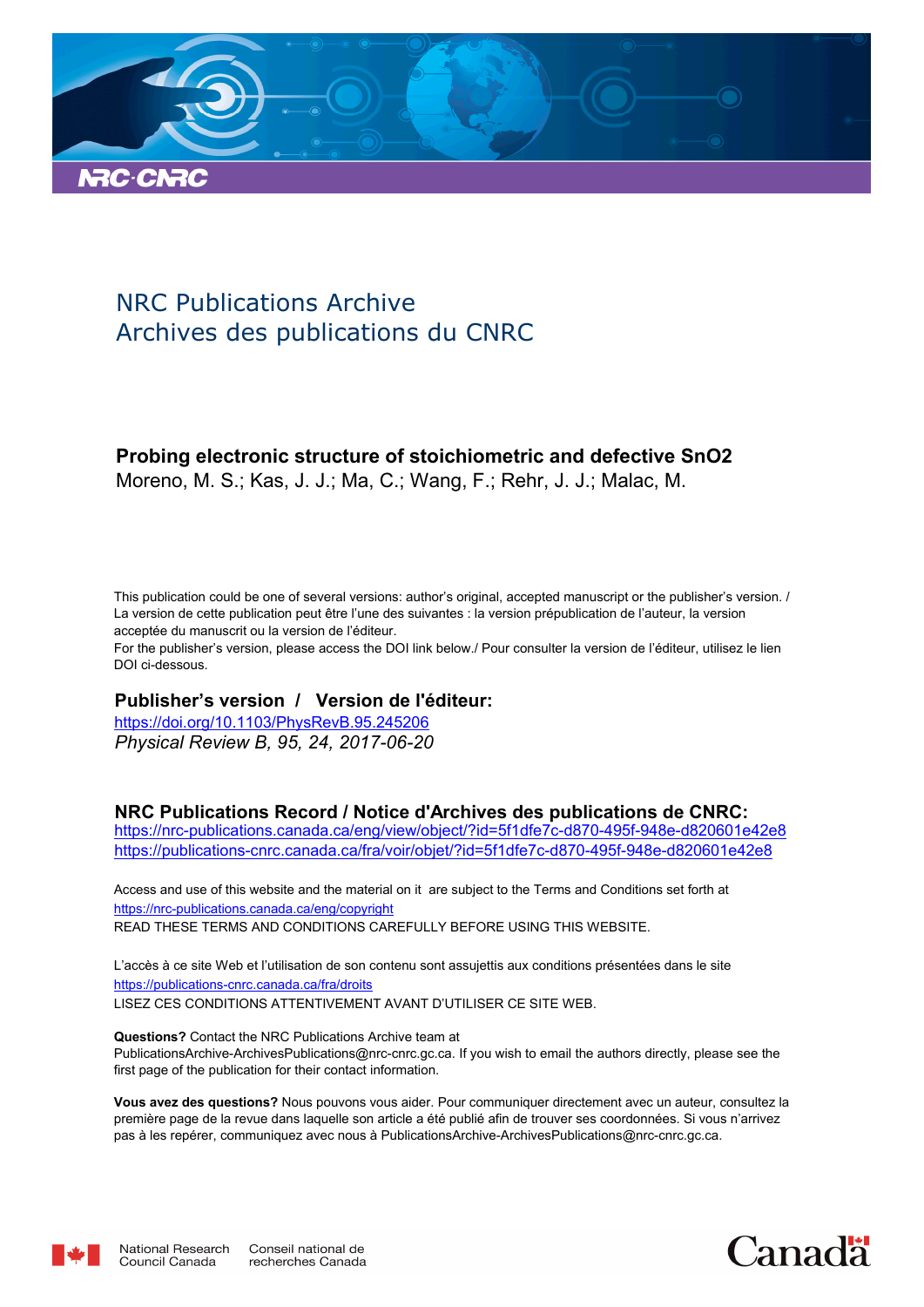### **Probing electronic structure of stoichiometric and defective SnO<sup>2</sup>**

M. S. Moreno,<sup>1</sup> J. J. Kas,<sup>2</sup> C. Ma,<sup>3</sup> F. Wang,<sup>4,\*</sup> J. J. Rehr,<sup>2</sup> and M. Malac<sup>4</sup>

<sup>1</sup>*Centro Atómico Bariloche, 8400-San Carlos de Bariloche, Argentina*

<sup>2</sup>*Department of Physics, University of Washington, Seattle, Washington 98195, USA*

<sup>3</sup>*Center for High Resolution Electron Microscopy, College of Materials Science and Engineering, Hunan University, Changsha 410082,*

*People's Republic of China*

<sup>4</sup>*National Institute for Nanotechnology, 11421 Saskatchewan Drive, Edmonton, Alberta T6G 2M9, Canada* (Received 12 February 2017; revised manuscript received 10 April 2017; published 20 June 2017)

The electronic structure of stoichiometric tin dioxide  $(SnO<sub>2</sub>)$  is studied by probing its unoccupied states using the fine structure in the electron energy-loss spectra (EELS) at the oxygen- $K$  (O- $K$ ) edge. The spectral measurements were performed both at room and at high temperatures (773 K) and compared to *ab initio* calculations carried out using the real-space multiple-scattering and linearized augmented-plane-wave methods. Important many-body effects are included via quasiparticle corrections calculated within the many-pole GW self-energy approximation. An additional energy-dependent damping is calculated to account for vibrational effects. Results from this paper demonstrated that quantitative agreement between theoretical and experimental spectra can be obtained when nonspherical potentials and quasiparticle self-energy effects are considered and vibrational broadening is included. Modifications of the electronic structure by single oxygen vacancies, both in the bulk and at the (110) surface, also are predicted. Our predictions support the use of O-K EELS as a probe of the defect structures in  $SnO<sub>2</sub>$  surfaces and nanoparticles.

DOI: [10.1103/PhysRevB.95.245206](https://doi.org/10.1103/PhysRevB.95.245206)

#### **I. INTRODUCTION**

Tin dioxide  $(SnO<sub>2</sub>)$  is a prominent *n*-type semiconductor with widespread technological applications, *such as* gas sensing  $[1–5]$ , catalysis  $[6,7]$ , field effect transistors  $[8,9]$ , organic solar cells [\[10,11\]](#page-7-0), lithium ion batteries [\[12–14\]](#page-7-0), and supercapacitors [\[15,16\]](#page-7-0). Knowledge of its electronic properties is key to understanding and predicting the efficacy of the materials used in these applications. In addition, it is well known that the response of materials to gas sensing strongly depends on its operating temperature [\[17\]](#page-7-0) since it affects the electron mobility and electrical conductivity, which in turn depend on the crystal structure and stoichiometry-dependent surface states [\[18,19\]](#page-7-0). It has been determined that the  $SnO<sub>2</sub>$ based sensors for different gases generally are operated at temperatures below 720 K [\[20,21\]](#page-7-0).

Current efforts are under way to obtain different nanostructured forms and engineered facets of  $SnO<sub>2</sub>$  as a way to manipulate and control its band structure and related electronic properties [\[15,22\]](#page-7-0). Most of the observed properties are sensitive to bulk or surface stoichiometry since they involve removal of electrons from the conduction band with oxygen vacancies being responsible for some of the observed effects or its enhancement  $[1,2,23-26]$ .

Undoped  $SnO<sub>2</sub>$  is a transparent wide-band-gap semiconductor; however its electronic conductivity may be induced by native defects. High-temperature gravimetric studies indicate a very narrow degree of oxygen nonstoichiometry in tin dioxide, namely, SnO<sub>2−x</sub> with  $x = 2 \times 10^{-4}$  at 1423 K [\[27\]](#page-7-0). The *n*-type behavior is attributed to these intrinsic oxygen vacancies [\[28,29\]](#page-7-0). A recent computational study has shown that a single oxygen vacancy is the defect with the lowest formation energy [\[30\]](#page-7-0), compared to other more complex defect configurations, such as clusters of oxygen vacancies and interstitial tin. The effect of the oxygen vacancies on the electronic structure is the introduction of shallow levels close to the minimum of the conduction band and deeper intragap energy levels [\[31\]](#page-7-0), which have been assumed to be responsible for the luminescence and gas sensing properties of  $SnO<sub>2</sub>$  nanocrystals  $[23-26]$ . Although high-angle annular dark-field (HAADF) imaging in scanning transmission electron microscopy (STEM) allows the detection of single impurity atoms with an appropriate atomic number  $(Z)$  difference with the support, imaging of the impurities or vacancies of low-Z elements, such as oxygen, is substantially more challenging.

The goal for understanding the mechanisms and properties that lead to enhanced performance in the above applications has stimulated the study of occupied and near gap states. Comparison of experiment and theory mainly covers the occupied states or the near gap states [\[32\]](#page-7-0). However, the unoccupied states are also of fundamental interest since they play a major role in determining material properties when defects or adsorbates are present at finite temperatures. So far, high quality experimental data related to the unoccupied states of  $SnO<sub>2</sub>$  have been limited to a few soft x-ray absorption  $(XAS)$  measurements at the O-K edge [\[33,34\]](#page-7-0) or EELS of both Sn- $M_{4,5}$  and O-K edges [\[35,36\]](#page-7-0). Both XAS and EELS involve electronic transitions between an initial (occupied) core state and a final (unoccupied) state. In addition, these techniques are dominated by dipole transitions. In consequence, the information content of EELS is similar to that of x-ray absorption near-edge spectra (XANES), and the fine structure present in the spectrum reflects a (local) angular momentumprojected unoccupied density of states [\[37\]](#page-7-0).

To our knowledge there has been only one study combining experimental and theoretical EELS spectra of the  $O-K$  edge [ $36$ ] of SnO<sub>2</sub>, wherein the observed spectrum of the O-K edge could not be reproduced adequately using the current theory.

<sup>\*</sup>Present address: Sustainable Energy Technologies Department, Brookhaven National Laboratory, Upton, New York, 11973, USA.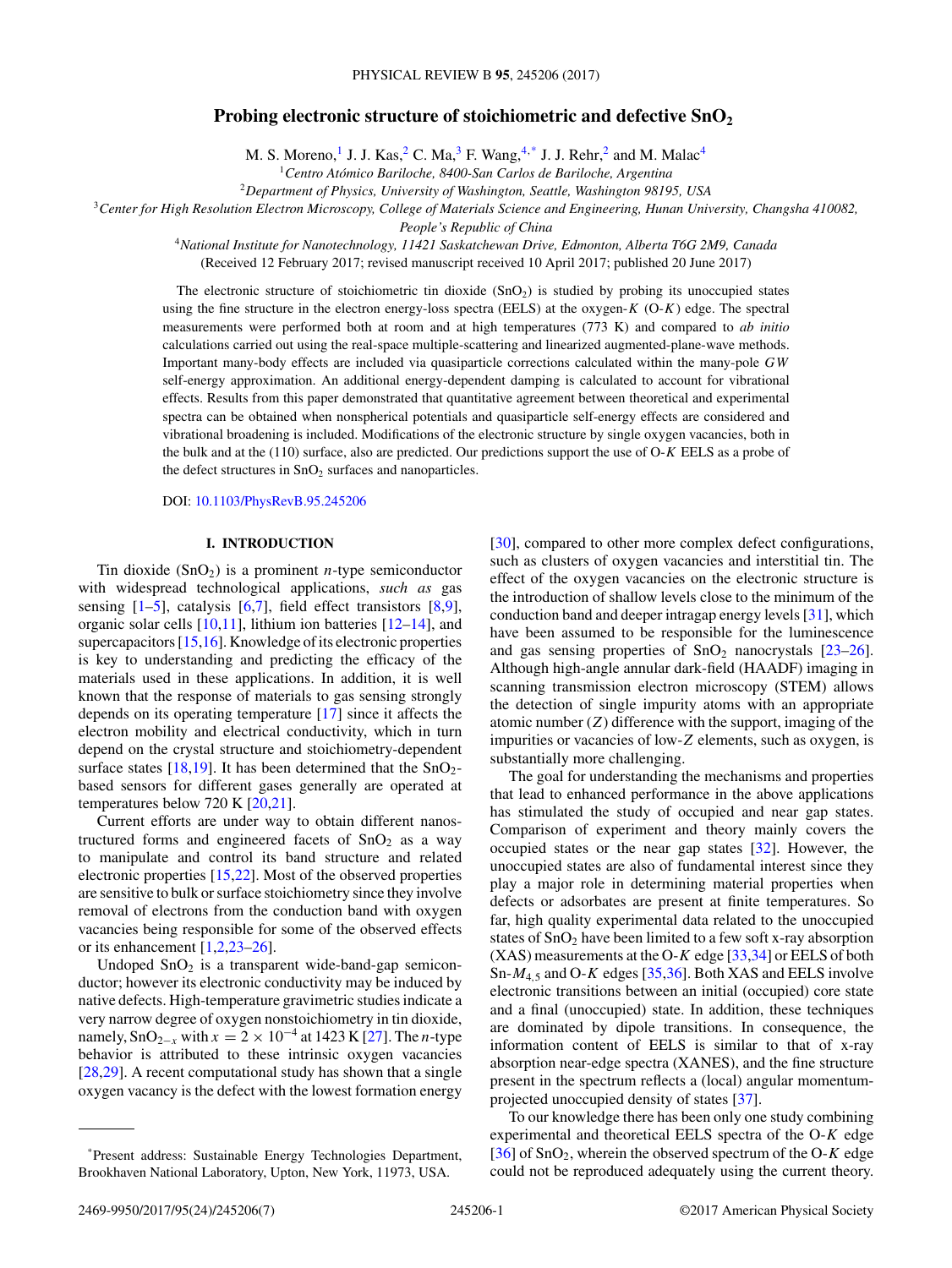<span id="page-2-0"></span>In this paper, we show an adequate theoretical reproduction of this edge for stoichiometric  $SnO<sub>2</sub>$ .

Here, we use theoretical calculations to investigate the effects of O vacancies on the EELS and electronic structure of  $SnO<sub>2</sub>$ , together with comparisons with high quality experimental EELS data of stoichiometric  $SnO<sub>2</sub>$  to validate our theoretical approximations. Although different theoretical works have shown changes in the density of states with defects [\[29,30\]](#page-7-0), we report on their impact on the EELS spectrum. Here we search for possible distinctive signatures in the O-K-edge EELS due to the presence of oxygen vacancies. We have calculated the EELS fine structure at the  $O-K$ edge using the real-space multiple scattering (using the FEFF code) as well as the linearized augmented-plane-wave (LAPW) methods (using WIEN2K) which incorporates the effects of nonspherical potentials. For both approaches we go beyond conventional density-functional-theory- (DFT-) based methods by including quasiparticle corrections and lifetimes as well as vibrational broadening to give a quantitative account of inelastic losses [\[38,39\]](#page-7-0).

The remainder of this paper is organized as follows. Section II describes the experimental EELS measurements. Section III gives details of the calculations, including those of WIEN2K and FEFF, as well as the application of the many-pole self-energy and vibrational broadening models. Results are presented and discussed in Sec. [IV,](#page-3-0) and concluding remarks are given in Sec. [V.](#page-6-0)

#### **II. EXPERIMENTAL METHODS**

Commercial powder of  $SnO<sub>2</sub>$  (Sigma-Aldrich, 99.995 + %) purity) was dispersed onto a continuous carbon film supported on a Mo grid. The samples have particles with minimum sizes of about 40 nm. We measured EELS spectra both at room temperature and at 773 K in a JEOL 2200FS microscope equipped with an in-column  $\Omega$  filter. A Gatan 652 double-tilt heating holder was used. During heating a slight change in the vacuum level was observed between 373 and 473 K, suggesting desorption of gases from the sample holder, the microscope hardware, and the sample itself (both from the crystal surface and/or from the carbon support). The energy resolution, estimated from the full width at half maximum of the zero loss peak, was 0.9 eV. Energy-loss spectra were measured from many nanoparticles in the diffraction mode with a collection semiangle of 6 mrad. The diameter of the area illuminated by the beam was about 20 nm. Our spectra were obtained from nanoparticles of sizes below 60 nm and from different thin areas with relative thicknesses of about 0.25.

#### **III. CALCULATIONS**

#### **A. WIEN2K**

Electronic structure calculations were performed using the full potential LAPW method within DFT via the WIEN2K code [\[40\]](#page-7-0), and the energy-loss near-edge structure (ELNES) spectra were simulated using the TELNES3 program [\[41\]](#page-7-0). In the calculations we used the experimental crystal structure parameters [\[42\]](#page-7-0). The exchange-correlation potential was treated by the generalized gradient approximation of PerdewBurke-Ernzerhof [\[43\]](#page-7-0). The muffin-tin radii  $R_{mt}$  were 2.1 and 1.7 a.u. for Sn and O atoms, respectively. The maximum angular momentum of the radial wave functions was set to 10, and  $R_{mt}K_{\text{max}}$  was fixed at 7.0 to set the basis size. The energy cutoff to separate core from valence states is  $-6.0$  Ry. For the oxygen-K spectra we included core-hole effects using a supercell and found convergence with a  $2 \times 2 \times 3$  cell, similar to previous findings [\[44\]](#page-7-0). We used 1056 irreducible Brillouin-zone k points for the primitive cell and 36 irreducible k points for the  $2 \times 2 \times 3$  supercell when calculating the ELNES spectra. During the self-consistent-field (SCF) cycle calculation, the charge and energy convergence were set to 0.000 01 e and 0.0001 Ry, respectively. The core-hole effect on the  $O-K$  edges was treated in such a way that one electron was removed from the core level (1s state) of one oxygen atom and then the extra electron was taken as the background charge to the supercell in order to preserve the electric neutrality.

#### **B. FEFF**

The O-K edge was calculated for stoichiometric  $SnO<sub>2</sub>$ using the FEFF9 code [\[45\]](#page-7-0), which is based on an *ab initio* self-consistent real-space multiple-scattering approach [\[46\]](#page-7-0). Accurate and well-converged spherical muffin-tin potentials, electron densities, and the Fermi level are calculated in a SCF procedure [\[47\]](#page-7-0). The EELS module in FEFF9.6 allowed us to take into account experimental parameters, such as beam energy, convergence, and collection semiangles as well as sample-to-beam orientation [\[45\]](#page-7-0). Convergence of the calculations was evaluated by changing the size of the cluster used  $[48]$ . We found that a cluster of about 60 atoms was sufficient to obtain well-converged SCF potentials. For the full multiple-scattering calculations a cluster size of 226 atoms was used. The FEFF calculations were performed with the Hedin-Lundqvist self-energy (i.e., complex energy-dependent exchange-correlation potentials) to account for inelastic losses. In the construction of the muffin-tin potentials, we allowed for different degrees of overlapping of the muffin tins in order to reduce discontinuity effects at the edges of the muffin tins and to roughly estimate the need for nonspherical corrections to the potentials [\[36\]](#page-7-0). Core-hole screening effects were included using the random-phase approximation. In order to evaluate the changes introduced by the oxygen vacancies we used different potentials for the oxygen and tin atoms closest to the vacancy.

#### **C. Quasiparticle self-energy and vibrational effects**

Many-body electronic self-energy and vibrational effects cause shifts in the position as well as broadening of peaks in excited-state electronic spectra, such as EELS or XAS relative to those calculated using static mean-field theories, such as density functional theory. In this paper we included the quasiparticle effects through the GW many-pole self-energy model  $[38]$  (GW is the Hedin self-energy model, where G is the Green's function and  $W$  is the screened Coulomb interaction), whereas vibrational broadening was approximated using an additional imaginary self-energy matched to the Debye-Waller factors found in extended x-ray absorption fine-structure (EXAFS) analysis [\[39\]](#page-7-0).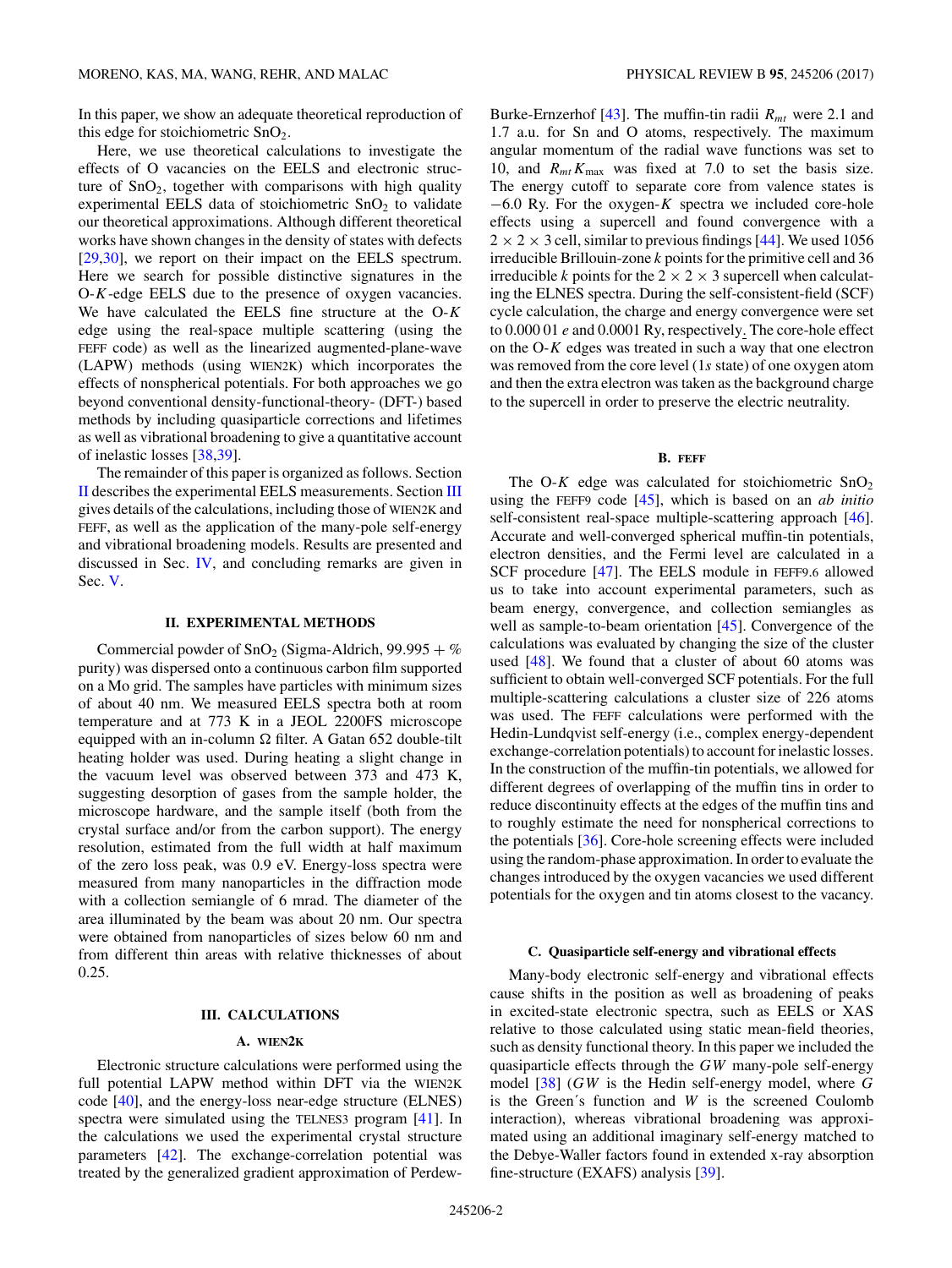<span id="page-3-0"></span>The many-pole model is based on a generalization of the Hedin-Lundquist GW plasmon-pole self-energy commonly used in calculations of XAS and replaces the single plasmon pole with a sum of weighted poles to represent the true loss function of the material, i.e.,

Im[
$$
\epsilon(q,\omega)^{-1}
$$
] =  $\pi \sum_{i} g_i \omega_i^2 \delta[\omega^2 - \omega_i(q)^2]$ .

Within this approximation, the self-energy is given by a static exchange part plus a sum of the single-pole correlation self-energies,

$$
\Sigma(k, E) = \Sigma_{ex}(k) + \sum_i g_i \Sigma_c(k, E; \omega_i).
$$

The weights  $\omega_i$  and positions  $g_i$  of the poles are matched to the zero momentum transfer loss function, which can be approximated within the FEFF code or provided as input taken from experimental results or higher quality calculations, such as those based on the Bethe-Salpeter equation (AI2NBSE, EXCITING, YAMBO). Several sum rules are useful for correcting calculated and experimental loss functions. Of particular importance are the first moment or  $f$ -sum rule and the first inverse moment, which is related to the high-frequency dielectric constant of the material, i.e.,

$$
\frac{1}{\epsilon_{\infty}} = 1 + \frac{2}{\pi} \int d\omega' \frac{\omega' \text{Im}[\epsilon(\omega')^{-1}]}{\omega' - \omega},
$$

where  $\epsilon_{\infty}$  is the electronic contribution to the static dielectric constant. Whereas the rough approximations made in the FEFFcalculated loss function tend to preserve the  $f$ -sum rule, the inverse moment is more difficult to reproduce *ab initio*. Thus the user has the option to provide the dielectric constant as input, and the sum rule is enforced by scaling the positions and amplitudes of the poles to match the inverse moment while preserving the first moment. In our many-pole calculations, we took the dielectric constant to be 4.95 [\[49\]](#page-7-0).

Vibrational effects are approximated via an additional purely imaginary self-energy correction,

$$
\Sigma_{\rm DW}(E) = -\frac{i k^3 \sigma_0^2}{R_0}
$$

,

where  $R_0 = 2.052 \text{ Å}$  is the nearest-neighbor (NN) bond length,  $\sigma_0^2 = 0.0035 \text{ Å}^2$  [\[50\]](#page-7-0) is the mean-square relative displacement of the nearest-neighbor bond, and  $k = \sqrt{2(E - E_0)}$  is the EXAFS wave number as measured from the edge energy  $E<sub>0</sub>$ . This approximation provides a reasonable estimate of the energy-dependent broadening due to static and vibrational disorder (as also seen in the extended x-ray absorption fine structure). However, this approximation does not affect the low-energy XANES peaks and does not include symmetry breaking, which can cause transitions to dipole forbidden peaks. Although this might be problematic for some systems, there is no indication that this occurs at the O-K edge in  $SnO<sub>2</sub>$ .

Finally, the total self-energy can be used within the definition of the Green's function in FEFF or applied to the spectrum via a postprocessing convolution with an energy-dependent spectral function as was performed for the WIEN2K results [\[51\]](#page-7-0).



FIG. 1. EELS spectra of the O-K edge from a  $SnO<sub>2</sub>$  sample, obtained at room temperature (solid line) and at 773 K (dashed-circle line).

#### **IV. RESULTS AND DISCUSSION**

#### **A. Stoichiometric SnO<sup>2</sup>**

The spectra obtained at room temperature and at 773 K are shown in Fig. 1. The similarity between both spectra is clear. Our spectra for  $SnO<sub>2</sub>$  are in full agreement with that previously reported for the oxygen edge by EELS [\[36\]](#page-7-0), x-ray absorption spectroscopy at room temperature, and ambient atmosphere [\[33,34\]](#page-7-0). The fine structure within the first 10 eV above threshold has two main peaks separated by about 6.6 eV with a third peak appearing at about 536.2 eV and a minor one observed as a shoulder at 539.4 eV. The same fine structure was observed in aerogels with smaller particle sizes of about 3–5 nm [\[35\]](#page-7-0). In consequence we conclude that the observed fine structure corresponds to the intrinsic bulk electronic properties of this material, which still needs to be reproduced theoretically.

Figure [2](#page-4-0) shows a comparison of the FEFF-calculated spectra using the single-pole (solid black) sum-rule-corrected manypole approximations for the self-energy, including the knowledge of the dielectric constant (EPS0), using the calculated loss function (light gray) and the experimental loss function (black dot-dashed line) along with the experimental data (open circles). Clearly the use of the many-pole model along with vibrational broadening improves the calculated spectrum as compared to experiment, providing a roughly 14% stretch in the peak positions relative to the single-pole calculation. The importance of the energy-dependent broadening coming from the combined electronic and vibrational effects is not clearly apparent in this comparison but will be seen later when comparing the WIEN2K calculations. The use of the experimental loss function improves the agreement with experiment. This result emphasizes the utility of acquiring the low-energy loss function during EELS experiments, which is relatively easy to do. Note that the present combination of theory and experimental information is not restricted to the material under study but is general.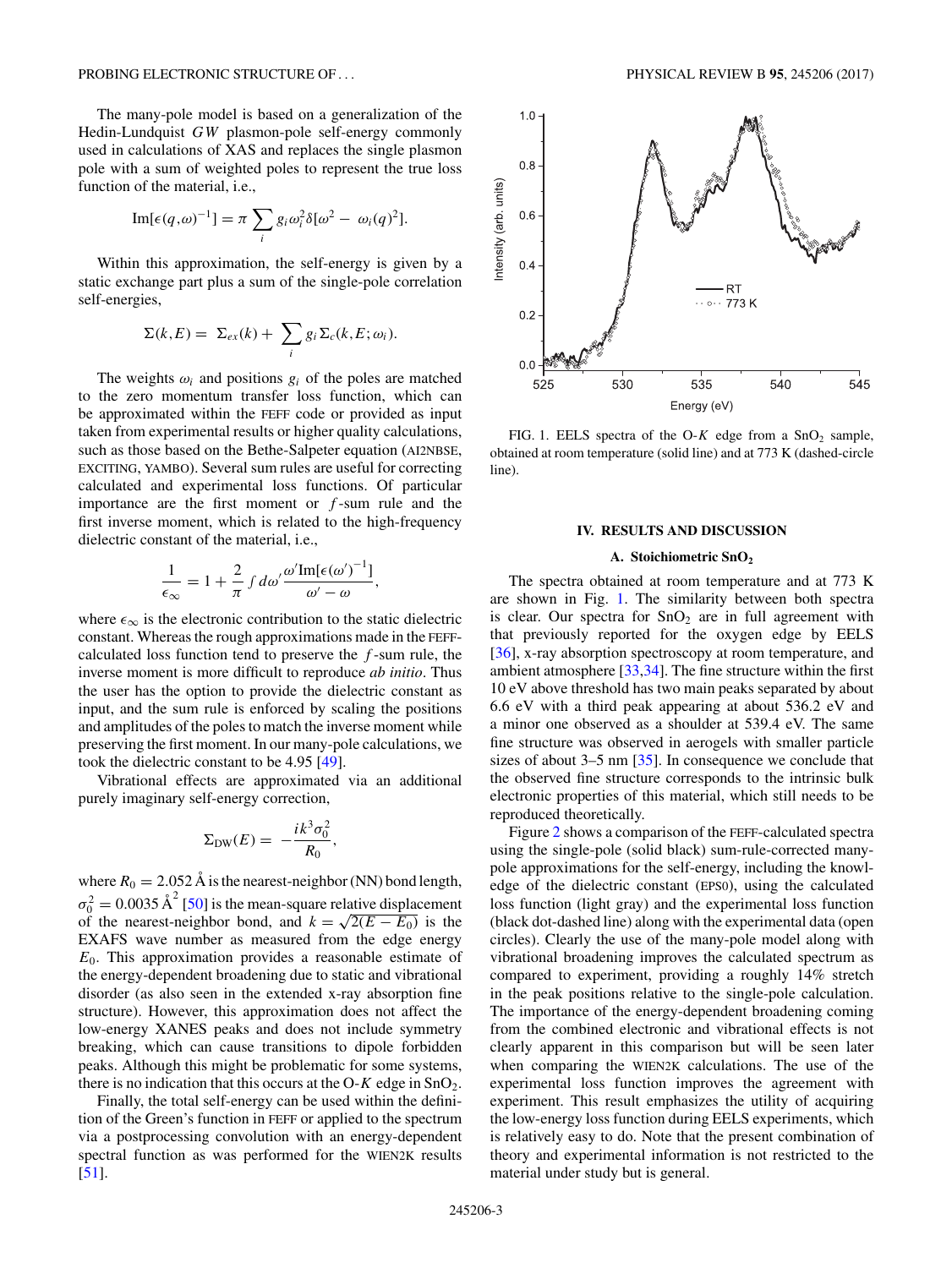<span id="page-4-0"></span>

FIG. 2. Oxygen-K-edge spectra from  $SnO<sub>2</sub>$ . Experimental: open circles; calculated using FEFF: single pole (black solid line), many poles with a calculated loss function and EPS0 (light gray), and many poles with an experimental loss function and EPS0 (black dashed-dot line).

Figure 3 shows the spectra obtained using WIEN2K for supercells of two different sizes and compared to experiment. There are noticeable changes in the spectrum when the bigger  $2 \times 2 \times 3$  supercell is used. An increase in the supercell size to  $3 \times 3 \times 3$  does not show significant changes as observed in the figure, consistent with previous findings [\[44\]](#page-7-0). The requirement of a  $2 \times 2 \times 3$  supercell can be understood in terms of the unitcell parameters of  $SnO<sub>2</sub>$  with lattice parameters of  $a = 4.737$ and  $c = 3.186$  Å. The size of the  $2 \times 2 \times 3$  supercell is very approximately the same and about  $9.5 \text{ Å}$ . This distance seems to be sufficient to prevent any noticeable effects of core-hole periodicity on the spectrum. We can observe a richer fine structure when using the  $2 \times 2 \times 3$  cell, showing all the peaks



FIG. 3. Oxygen-K-edge spectra from SnO<sub>2</sub>. Experimental: open circles; calculated using WIEN2K for supercells of different sizes. The black solid line corresponds to a  $2 \times 2 \times 3$  spectrum convolved to account for the self-energy.



FIG. 4. Oxygen  $p$  DOS obtained from calculations using FEFF (gray line) and WIEN2K (black line). The zero of energy is the Fermi level.

present in the experiment. The black solid line corresponds to the spectrum of the  $2 \times 2 \times 3$  supercell convolved to account for the self-energy as described in Sec. [III C.](#page-2-0)

Because FEFF and WIEN2K use different potentials, it is not *a priori* clear whether the differences in spectra obtained are due to full potential effects or differences in the core-hole potential. In order to check the muffin-tin approximation in Fig. 4 we compare the local density of states (DOS) obtained without a core hole from both WIEN2K and FEFF. Both DOS have a similar structure except for the peak at about 12.5 eV above Fermi level, which is not present in FEFF DOS. This finding points to the spherical muffin-tin potential approximation used in FEFF as being responsible for the lack of minor details in the fine structure, such as the shoulder at about 539.4 eV.

#### **B. Oxygen-deficient SnO<sup>2</sup>**

Although FEFF does not clearly reproduce the fine and minor details present in the  $O-K$  spectrum, we consider it important to realize that FEFF reproduces the main fine structure consisting of three peaks, which is useful as an experimental fingerprint of this compound, particularly in the phase identification of nanostructured materials. In other words, if important changes appear in the fine structure FEFF could be used for these studies, allowing us to still take advantage of the efficiency and flexibility of the real-space multiple-scattering method, yielding fast *ab initio* EELS results for clusters of arbitrary shapes and stoichiometries.

Due to the tetragonal symmetry of  $SnO<sub>2</sub>$ , there are four O-O distances within the coordination octahedra of tin, i.e., each oxygen has four different oxygen NNs at distances of 2.586 Å ( $A-O_1$  atoms), 3.186 Å (along the z axis), 4.103 Å (diagonal) on the octahedral basal plane, and at  $2.905 \text{ Å}$ , the distance between the oxygen atoms on the basal plane and the apical oxygen (see Fig. [5\)](#page-5-0). Single oxygen vacancies should be compensated by reduction of the Sn atoms NNs to the vacancy to the  $Sn^{2+}$  state.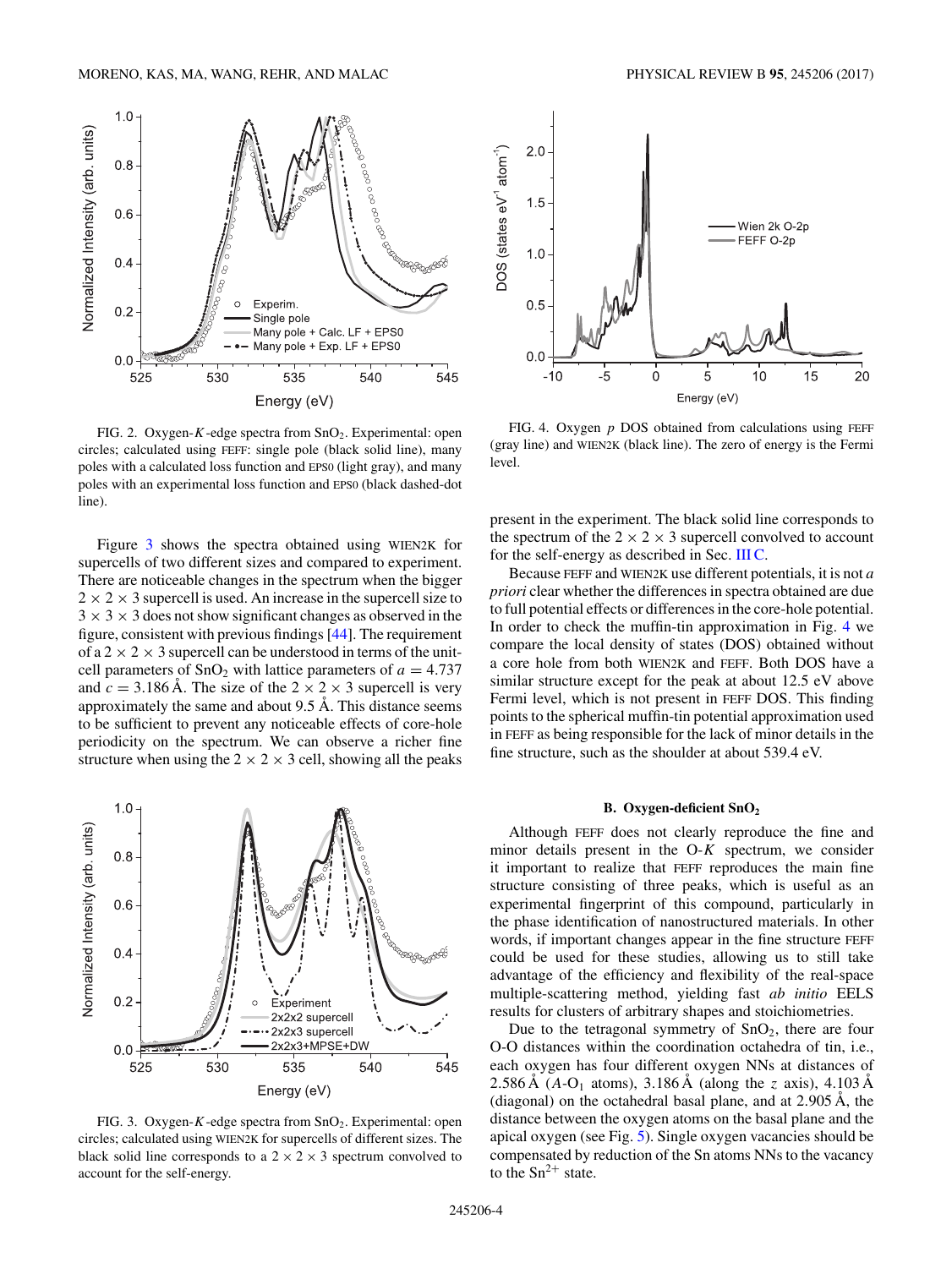<span id="page-5-0"></span>

FIG. 5. A schematic polyhedral representation of the tetragonal structure of  $SnO<sub>2</sub>$  along the c axis. The red circles represent oxygen atoms, and the bigger circles in the center of the octahedron represent tin atoms. The black dashed line indicates the (110) plane.

In the description of defective  $SnO<sub>2</sub>$  we use different potentials for atoms near neighbors to the vacancy and more distant atoms. The charge transfer is obtained self-consistently during the SCF procedure by subtracting the total charge counts (obtained from the occupation numbers in the self-consistent calculations) from the neutral pure atomic configurations. Table I shows the charge transfer for stoichiometric and defective  $SnO<sub>2</sub>$  containing a single oxygen vacancy. The ratio of the charge transfers is proportional to the formal valence numbers of Sn and O in the stoichiometric compound and for the atoms located outside the first coordination shell of O and Sn (i.e., not nearest neighbors). This ratio approaches to one for the oxygen vacancy at a second or third NN position, indicating tin is reduced to the 2+ oxidation state as expected.

The calculated DOS for the stoichiometric and oxygendeficient materials present similar structures and a few differences. For comparison we shift and align the valence DOS of the stoichiometric structure to the DOS of the oxygen-deficient one. The main differences are visible in the near band-gap region as can be appreciated in Fig. 6 (upper panel).

TABLE I. Charge transfer for stoichiometric and defective tin dioxide. Sn NN and O NN are tin and oxygen atoms neighboring the oxygen vacancy.

|           | Charge   |
|-----------|----------|
| Sn        | $-0.663$ |
| $\Omega$  | 0.331    |
| Sn-NN vac | $-0.383$ |
| O-NN vac  | 0.348    |



FIG. 6. (Upper panel) Oxygen  $p$  DOS of stoichiometric  $SnO<sub>2</sub>$ (black line) and with a 1st NN oxygen vacancy (gray line). (Bottom panel) Details of the Sn s DOS (solid lines) and p DOS (dashed lines). The zero of energy is the Fermi level of oxygen-deficient  $SnO<sub>2</sub>$ .

The comparison clearly shows that the oxygen vacancy introduces occupied states at about 1 eV above the top of the valence band and empty states below the minimum of the conduction band of the stoichiometric material, reducing the band gap. The conduction band is shifted to higher energies by about 0.4 eV. Thus the vacancy is responsible for both the blueshift of the conduction-band states and the appearance of a strong peak at about 1 eV above Fermi level. The trend observed here is in agreement with previous calculations [\[31\]](#page-7-0) and experimental literature that place donor levels for oxygen vacancies up to 0.3 eV below the conduction band upon reducing a stoichiometric surface [\[25,26,52\]](#page-7-0); these donor levels would be responsible for the low-temperature gas sensing properties. Theoretical work usually report total density of states or partial density of states without details of variations for each component in this energy region. Our results shown in the bottom panel of Fig. 6 indicate that the unoccupied Sn  $p$  states move to lower energies by 0.4 eV and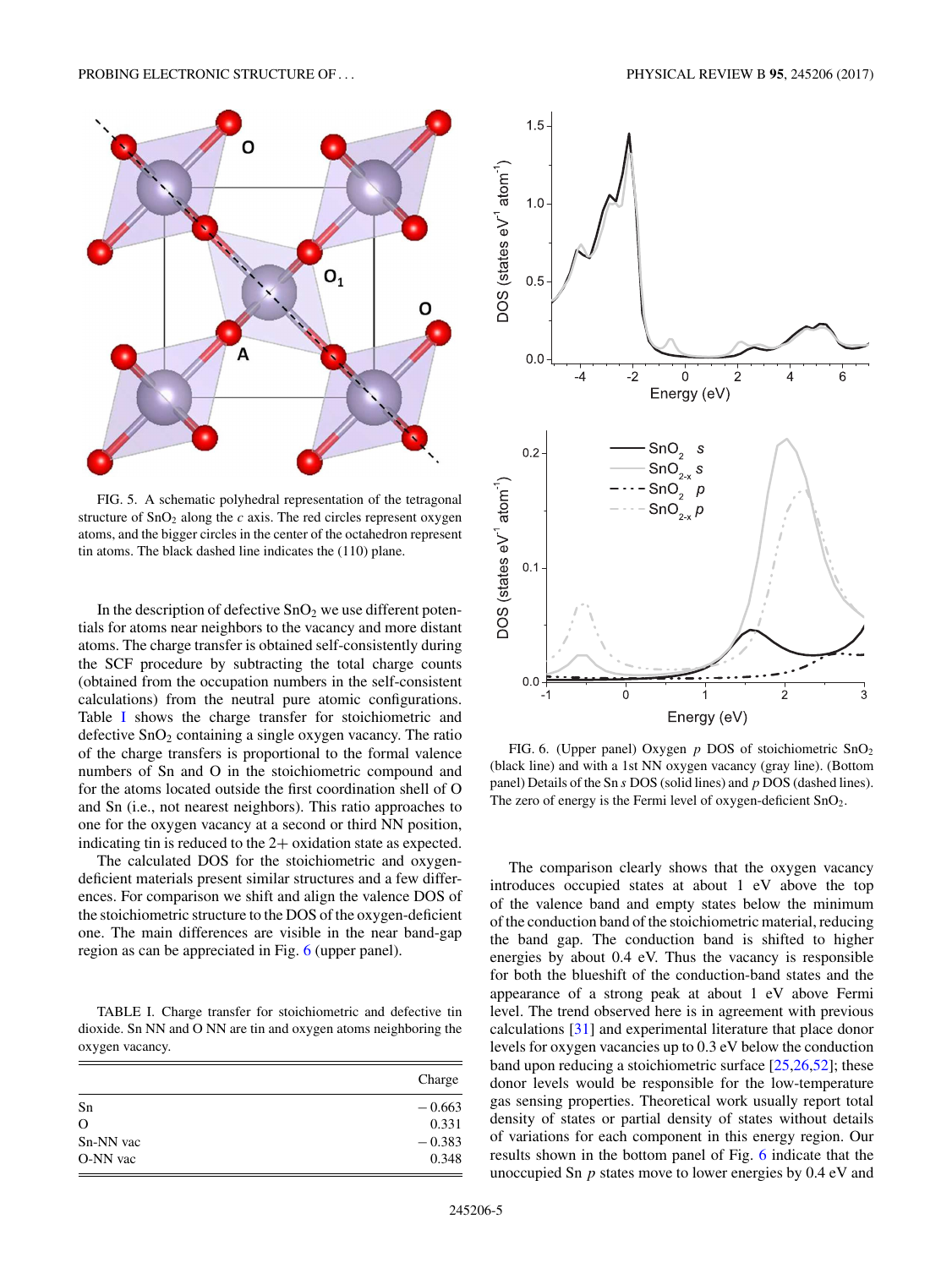<span id="page-6-0"></span>

FIG. 7. Oxygen-K-edge spectra from  $SnO<sub>2</sub>$  with a single oxygen vacancy located at different positions as labeled in the legend. The spectrum for stoichiometric compound is included. The inset shows the energy region of the prepeak and its subtle variation in the energy position.

that the oxygen states lying at about 3 eV above Fermi level are split in the presence of the oxygen vacancy.

All the structures in the DOS appearing within the first 10 eV above Fermi level arise from a covalent mixing of O  $2p$  and Sn 5*s-p*. In particular, in stoichiometric SnO<sub>2</sub> the Sn contribution to the peak at about  $3 \text{ eV}$  in  $\text{SnO}_2$  is mainly due to the s states [\[36\]](#page-7-0). In the reduced material the shift of the Sn  $5p$  states to lower energy makes the peak at about 2 eV more equally contributed by Sn  $s$  and  $p$  states, also resulting this peak in hybridized O 2p-Sn 5*s-p* states.

We explore the effect of the changes in the electronic structure reflected by the fine structure of the electron energyloss spectrum due to the presence of oxygen vacancies for the different locations of the vacancy. In Fig. 7, the calculated spectra are shown for an incident electron beam along the (001) orientation with a collection angle of 10 mrad for a vacancy located as the first nearest neighbor (1st NN), second NN (2nd NN), and third NN. The corresponding spectrum for stoichiometric  $SnO<sub>2</sub>$  is included for comparison. In all cases we see a distinctive additional peak at about 529 eV with a subtle but distinguishable variation in the energy position as shown in the inset of Fig. 7. The presence of this prepeak is the main change in the spectrum. The intensity of this peak is higher for the 1st NN vacancy and decreases with the distance of the vacancy to the absorber. Another effect is the modification of the peak intensity ratio, being stronger for the 1st NN vacancy. Note that the spectra contain the experimental broadening present in our experiment. In the inset this broadening is not included, suggesting that the detection of this prepreak would benefit by the use of a monochromator.

Some experimental reports or predictions of such changes in the spectrum are shown in this paper. Because the concentration of oxygen vacancies in  $SnO<sub>2</sub>$  is intrinsically very low, we suggest that the detection of such changes should be favored by using STEM-HAADF in an aberration-corrected electron microscope.



FIG. 8. Oxygen  $p$  DOS of stoichiometric bulk  $SnO<sub>2</sub>$  (black line), stoichiometric (110) surface (gray dashed- dot line), and (110) surface with an oxygen vacancy (gray line).

Low-temperature sensing response has been correlated to oxygen vacancies on the surface (110) [\[25,26\]](#page-7-0). On this surface all oxygen atoms in the terminal layer indicated in Fig. [5](#page-5-0) are 2nd NN to oxygen atoms on the (110) plane and 1st NN to atoms lying on the subsurface layer (site A in Fig. [5\)](#page-5-0). We have calculated the DOS for both the stoichiometric (110) surface and for this surface with an oxygen vacancy 1st NN. In Fig. 8 we show the oxygen DOS of the stoichiometric  $SnO<sub>2</sub>$  and stoichiometric and defective (110) surfaces. Changes in the band gap are clearly observable. The stoichiometric surface shows a reduction in the band gap. For the nonstoichiometric surface a dispersed band arises in the band gap showing a significant density of states that reduces it to about 0.5 eV. These results are in agreement with previous experimental results and ground-state calculations [\[31,45\]](#page-7-0). The effect of such a broad intragap band on the EELS spectrum is to produce a broad prepeak at the same energy of those in Fig. 7 with a long tail to lower energies (not shown).

#### **V. CONCLUSIONS**

In this paper, we have investigated the effects of oxygen vacancies on the EELS and electronic structure of  $SnO<sub>2</sub>$  using calculations based on real-space multiple scattering as well as LAPW. Comparison to high quality experimental EELS data of stoichiometric  $SnO<sub>2</sub>$  shows that quantitative agreement can be achieved when fully nonspherical potentials are used and quasiparticle and vibrational effects are accounted for. We also have investigated the effects of single oxygen vacancies on the DOS and EELS spectra of  $SnO<sub>2</sub>$  and evaluated the impact of vacancies on the (110) surface. Our results show the sensitivity of the EELS and unoccupied states to oxygen defects, producing a preedge peak related to the unoccupied defect state. Due to this sensitivity, high quality theoretical modeling combined with the high spatial and energy resolutions of EELS experiments makes EELS a powerful tool for characterizing defects in  $SnO<sub>2</sub>$ .